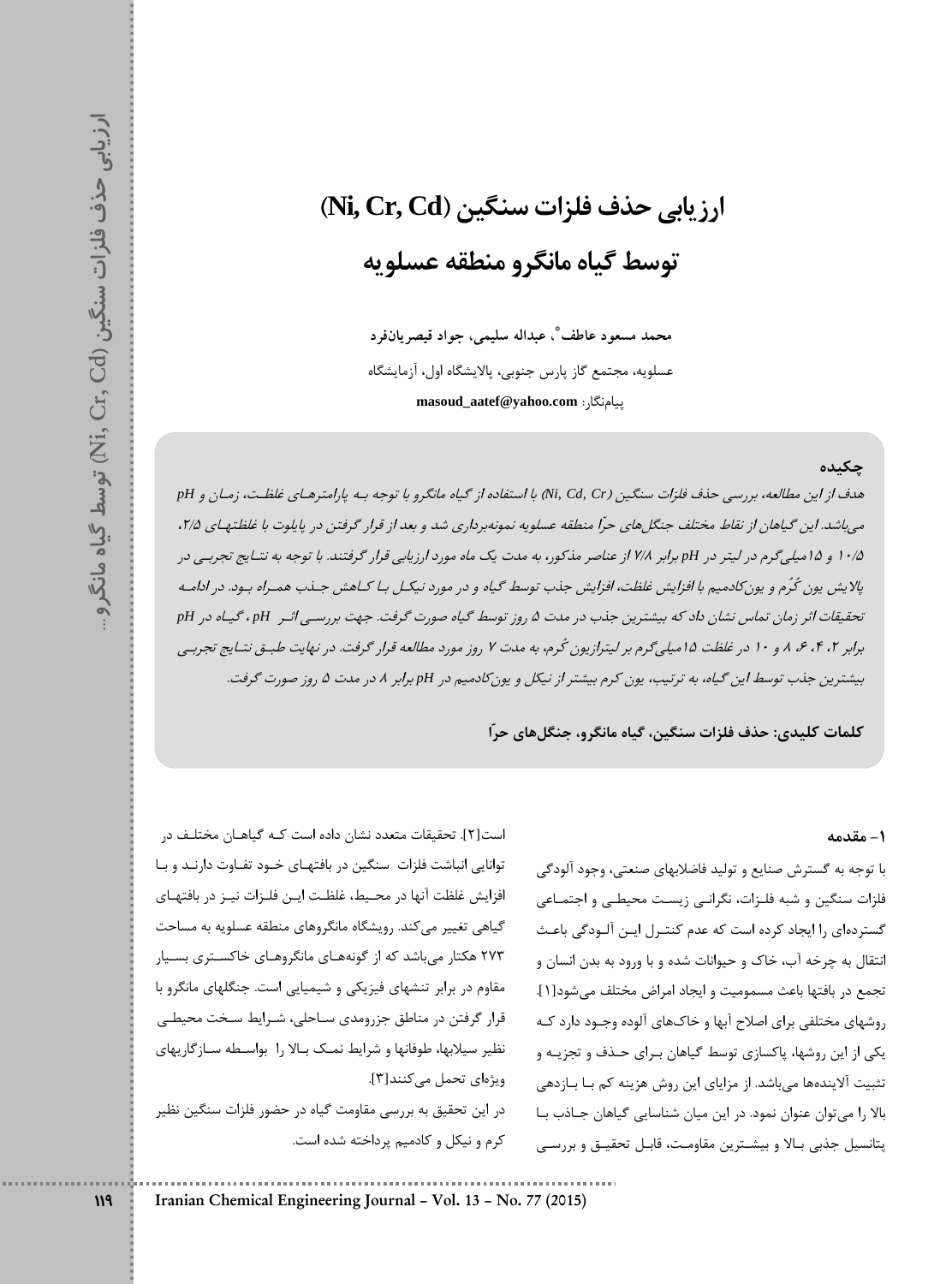## **۲- روش کار**

مقالات

نمونههای گیاهی بکاربرده شـده در ایـن تحقیـق از نهـالهـایی کـه شرایط فیزیکی یکسان (ارتفاع ساقه در تمام نمونهها در حدود ٢٠ سانتی متر) که از محل رویشگاه به طور اتفاقی جداسـازی گردیدنـد. در مرحله اول تحقیقات، pH محیط زیست طبیعی گیاه مورد بررسی قرار گرفت. در ادامه نمونههای گیـاهی را در پایلوتهـایی کـه حـاوی محلولهسای استاندارد Ni, Cd و Cr در غلظتهسای ۲/۵، ۵، ۱۰ و ۱۵میلیگرم بر لیتردر مدت زمان یک ماه (در شرایط مشابه محـیط زیست) بهصورت مجزا و مخلوط از فلزات مورد مطالعه، تیمار شـدند و اثرات جذب آنها مورد بررسـي قـرار گرفـت[۵و۴]. در مرحلـه دوم تحقیقات اثر زمان تماس گیاه در شرایط بهینه جـذب یـون کـرم بـا غلظت اولیه ۱۵ میلی گرم بر لیتربه مدت یک هفته مورد ارزیابی قرار گرفت. در ادامه تحقیقات جهت بررسی اثر pH در میزان جذب، گیاه را در پایلوتهـــایی بـــا pH برابـــر ۲، ۴، ۶، ۸ و ۱۰ و در غلظـــت ۱۵ میلیگرم بر لیتر از فلز کرم، به مـدت ۷ روز مـورد مطالعـه قـرار گرفت[۷و۶]. جهت كنتـرل pH از محلولهـاي هيـدروكلريک اسـيد يكدهم نرمال و سود يكدهم نرمال توسط دستگاه pH متر با الكترود غشـاء شيشــهاى اســتفاده گرديــد. ســپس توســط دســتگاه اسپکتروفوتومتری یکدهم اتمی در طـول مـوج ۵۷۹ نـانومتر میـزان یونهای کُرُم باقی مانده در محیط کشت پایلوت اندازهگیری شـد. در نهایت جهت ارزیـابی میـزان تجمـع فلـز جـذب شـده، گیـاهی کـه بیشترین جذب کرم را در طول دوره تیمار داشت مورد بررسی قـرار گرفت. در این مرحله قسمتهای ریشه، ساقه و برگ به طور مجزا بـه اندازههای ۵ میلی متری خرد شد و در آون خشک گردید و سیس در دمای ۶۵۰ درجه سلسیوس در کوره به خاکستر تبـدیل شـد و مـواد معـدنی موجــود در هــر انــدام پــس از هضــم در محلــول حــاوی هیدروکلریک اسید و نیتریک اسید، محلولسازی شد و توسط دستگاه اسپکترو فوتومتری اتمی میزان کروم اندازهگیری گردید[۹و۸]. روش محاسبه درصد حذف يونهاى فلزى توسط گياه: مقــدار حــذف فلــزات توســط گيــاه از محــيط كشــت طبــق رابطه تعادلى (١) صورت گرفت[١١و١٠].

حذف درصد  $=$  $\left[\frac{C_o - C_f}{C_o}\right]$ 100  $(1)$ 

غلظت اولیه یون فلزی در محیط کشت بر حسب میلـی گـرم بـر:  $\mathrm{C}_0$ ليتر

.<br>د غلظت نهایی یون فلزی در محیط کشت بر حسب میلی *گـر*م بـر: ليتر

تمام نتایج به دست آمده از دستگاه جذب اتمی در دمای ۲۵ درجه سلسیوس با دوبار تکرار که نتایج نهایی به صورت میانگین به دست آمده گزارش گردید.

## ۳- بحث و نتایج

با توجه به نتايج تجربي طبق شكل (١) محيط كشت حاوى محلـول كُرُم (بدون حضور ديگر فلزات) در pH برابر ٧/٨ با افزايش غلظـت از ۲/۵ تا ۱۵ میلی گرم بر لیتر با افزایش درصد جذب همراه بود و در مورد نیکل مطابق با نتایج تجربی شکل (٢) در pH برابر ٧/٨ با افزايش غلظت، افزايش درصد جذب همراه است. طبق نتايج بدست آمده از شکل (۳) کادمیم با افزایش غلظت از ۲/۵ به ۱۵ میلی گـرم بر لیتر، با کاهش درصد جذب همراه است. در مرحله بعد که گیاه در مدت یکماه در حضـور هـر سـه عنصـر در غلظتهـای ۲/۵، ۵، ۱۰ و ۱۵میلی گرم بر لیتر قرار داشت. طبق نتـایج شـكل (۴) بـا افـزایش غلظت به ترتیب افزایش درصد جذب کرم و نیکـل همـراه بـود امـا درصد جذب آنها همواره کمتر از حالت مجزا مـی باشـد و در مـورد كادميم، مشابه حالت مجزا، بيشترين درصـد جـذب را در غلظتهـاي کم دارد که درصد جذب درحالت مخلـوط از حالـت مجـزا، بيشـتر میباشد. با بررسی اثر زمان تماس با توجه به نتایج شکل (۵) میـزان جذب کرم در غلظت ۱۵ میلی گرم بر لیتر بعد از گذشت ۵ روز بـه حداکثر مقدار می رسد و پس از آن درصد جذب نسبت بـه روز قبـل بسیار کاهش می یابد. در این تحقیق، pH به عنوان یکی از عوامل تاثیر گذار در فرایند جذب میباشد که بـدین منظـور یـون کـرم بـا غلظت اولیه ۱۵ میلی گرم بر لیتر به مدت یک هفته در محیطی با pHهای ۲، ۴، ۶، ۸ و ۱۰ قرار گرفت. با توجه به نتایج جدول (۱) در pH برابر ۸گیـاه مـانگرو بیشـترین درصـد حـذف یونهـای کـرم از محیطهای آبی را دارد که مشابه pH شرایط طبیعی گیاه در دریا میباشد و در pHهای اسیدی کمترین درصد جذب صورت میگیرد. در نهایت جهت بررسی محل تجمع یون کرم جذب شده، گیاه را بـه خاکستر تبدیل کرده و پس از محلولسازی، میزان کرم قسـمتهای

نشریه مهندسی شیمی ایران ــ سال سیزدهم ــ شماره هفتاد و هفتم (۱۳۹۳)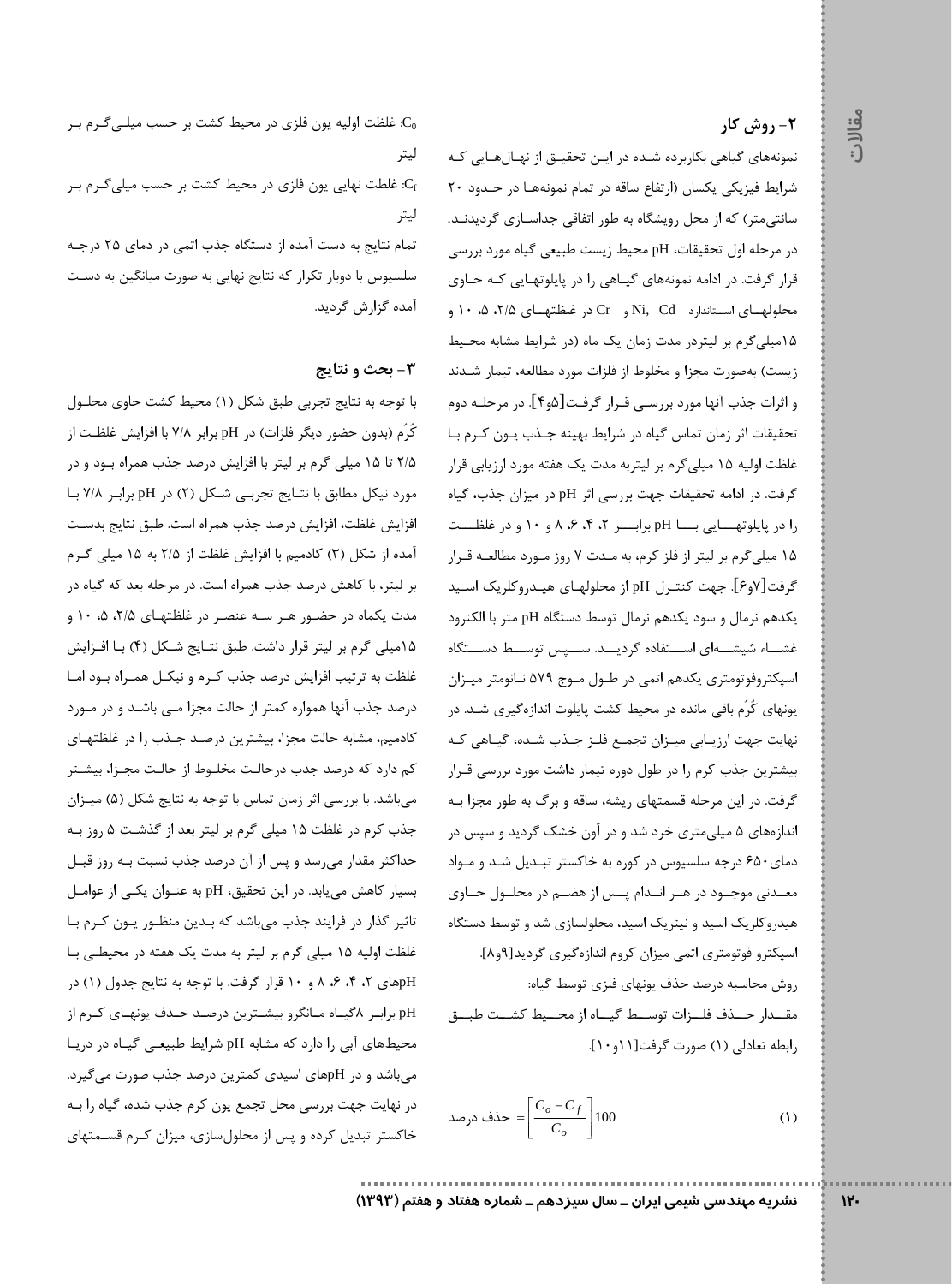مختلف گیاه انـدازهگیـری شـد. طبـق شـكل (۶) بیشـترین تجمـع به ترتیب در ریشـه ۷۷ درصـد، سـاقه ۲۲ درصـد، برگهـا ۱ درصـد مىباشد.















**¥**⌒ **d** $\checkmark$ 

**Iranian Chemical Engineering Journal ñ Vol. 13 ñ No. 77 (2015)**